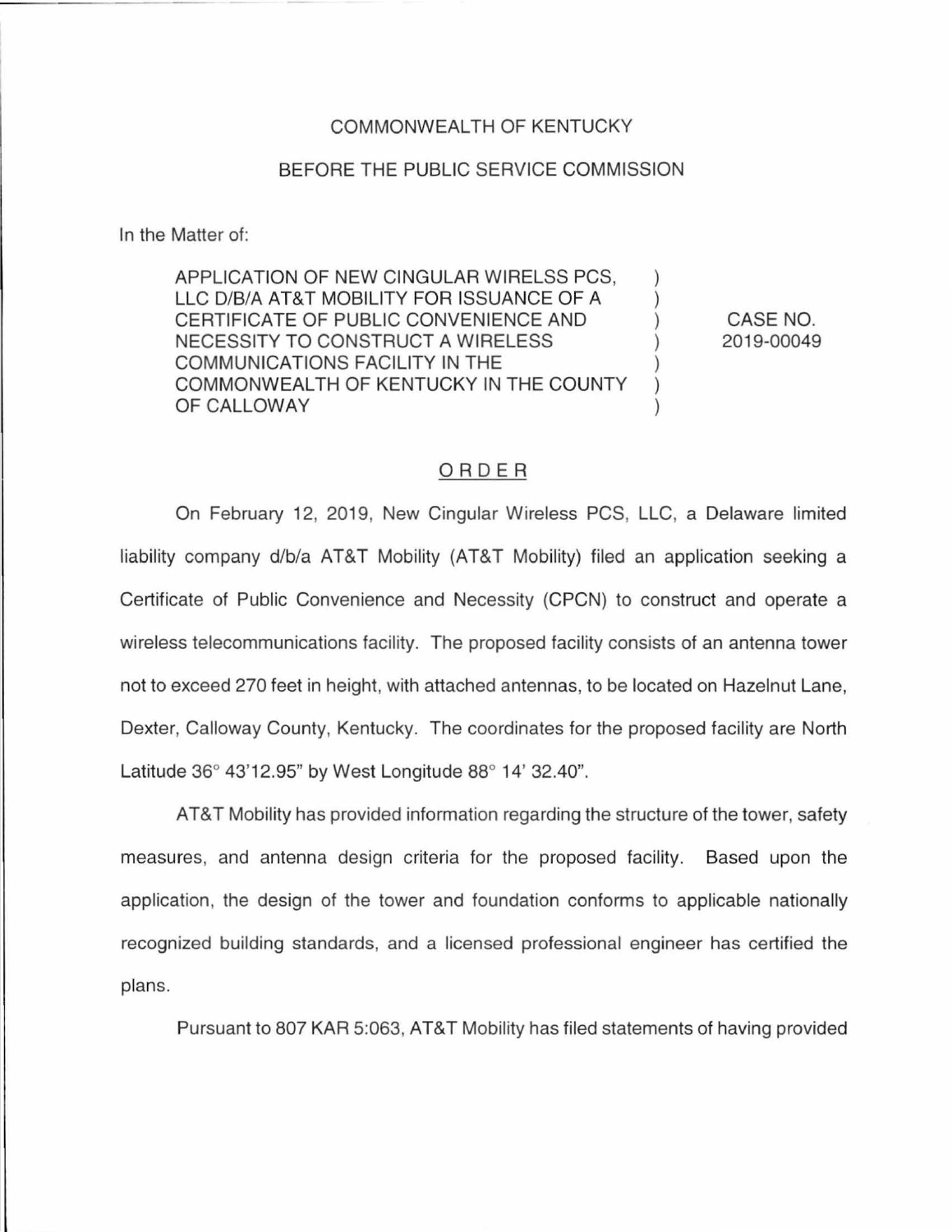the required notifications regarding the proposed construction. Pursuant to 807 KAR 5:063, AT&T Mobility has filed evidence that the county judge/executive and all property owners within 500 feet and contiguous to the cell site have been notified of the proposed construction. The notices solicited any comments and informed the recipients of their right to request intervention. The Commission has not received any public comments in the record.

AT&T Mobility has filed applications with the Federal Aviation Administration and the Kentucky Airport Zoning Commission seeking approval for the construction and operation of the proposed facility. Both applications have been approved.

The Commission, having considered the evidence of record and being otherwise sufficiently advised, finds that AT&T Mobility has demonstrated that a facility is necessary to provide adequate utility service and, therefore, a CPCN to construct the proposed facility should be granted.

Pursuant to KRS 278.280, the Commission is required to determine proper practices to be observed when it finds, upon complaint or on its own motion, that the facilities of any utility subject to its jurisdiction are unreasonable, unsafe, improper, or insufficient. To assist the Commission in its efforts to comply with this mandate, AT&T Mobility should notify the Commission if the antenna tower is not used to provide service in the manner set out in the application and this Order. Upon receipt of such notice, the Commission may, on its own motion, institute proceedings to consider the proper practices, including removal of the unused antenna tower, which should be observed by AT&T Mobility.

-2- Case No. 2019-00049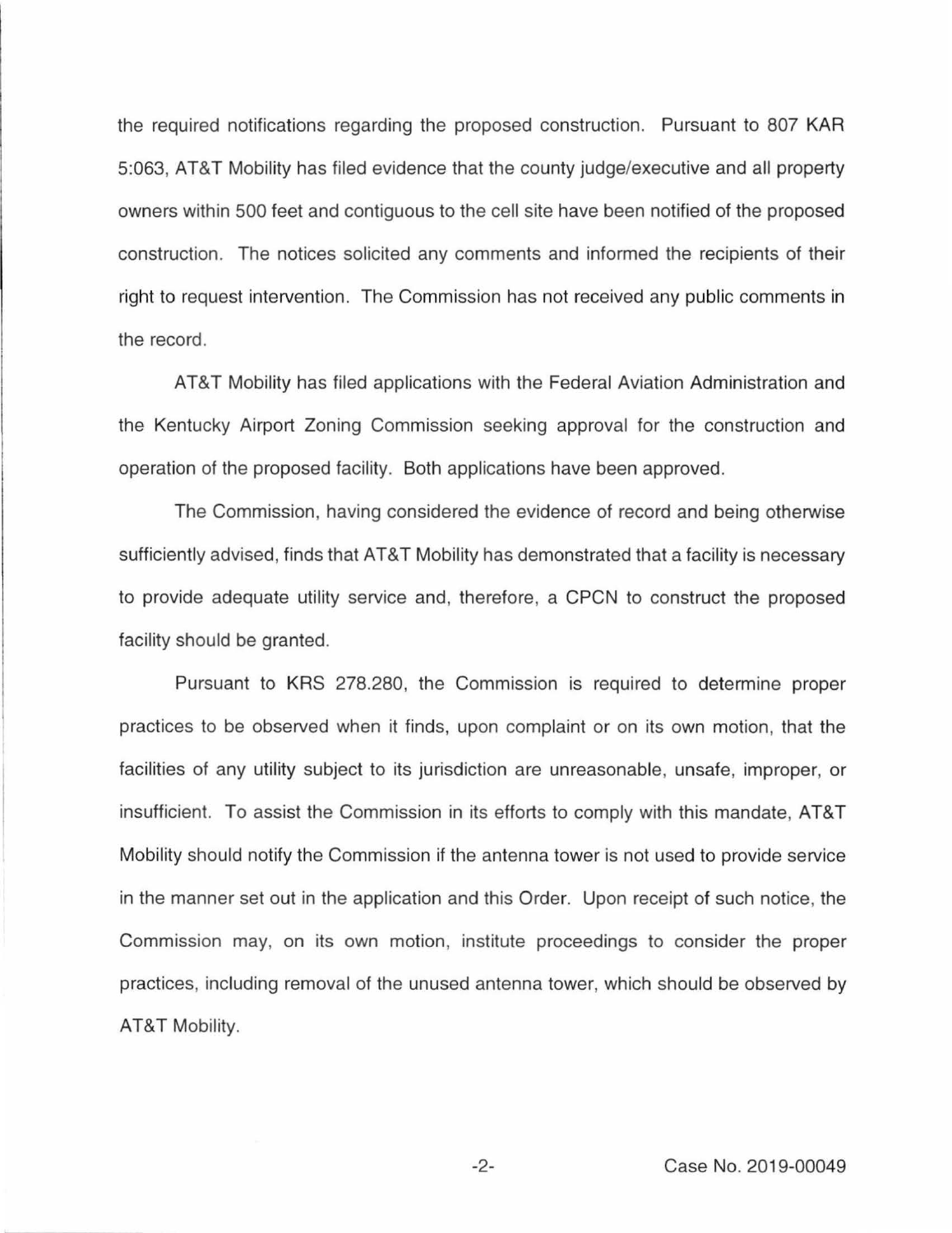IT IS THEREFORE ORDERED that:

1. AT&T Mobility is granted a CPCN to construct a wireless telecommunications facility. The proposed facility consists of an antenna tower not to exceed 270 feet in height, with attached antennas, to be located on Hazelnut Lane, Dexter, Calloway County, Kentucky. The coordinates for the proposed facility are North Latitude 36° 43'12.95" by West Longitude 88° 14' 32.40".

2. AT&T Mobility shall immediately notify the Commission in writing, if, after the antenna tower is built and utility service is commenced, the tower is not used for a period of three months in the manner authorized by this Order.

3. Documents filed, if any, in the future pursuant to ordering paragraph 2 herein shall reference this case number and shall be retained in the post-case correspondence file.

4. This case is closed and removed from the Commission's docket.

-3- Case No. 2019-00049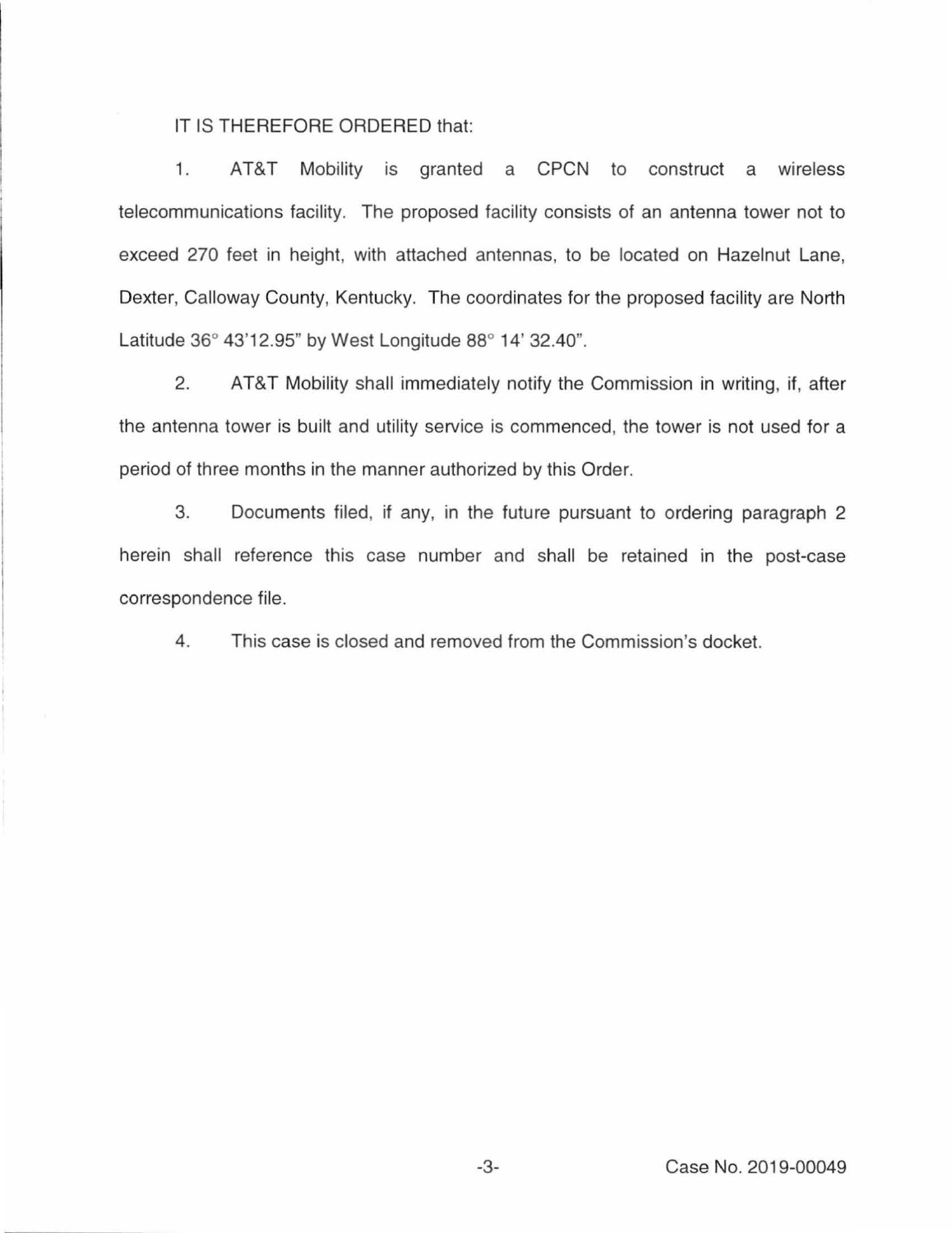By the Commission



ATTEST:

Dieven R. Pinso **Executive Director** 

Case No. 2019-00049